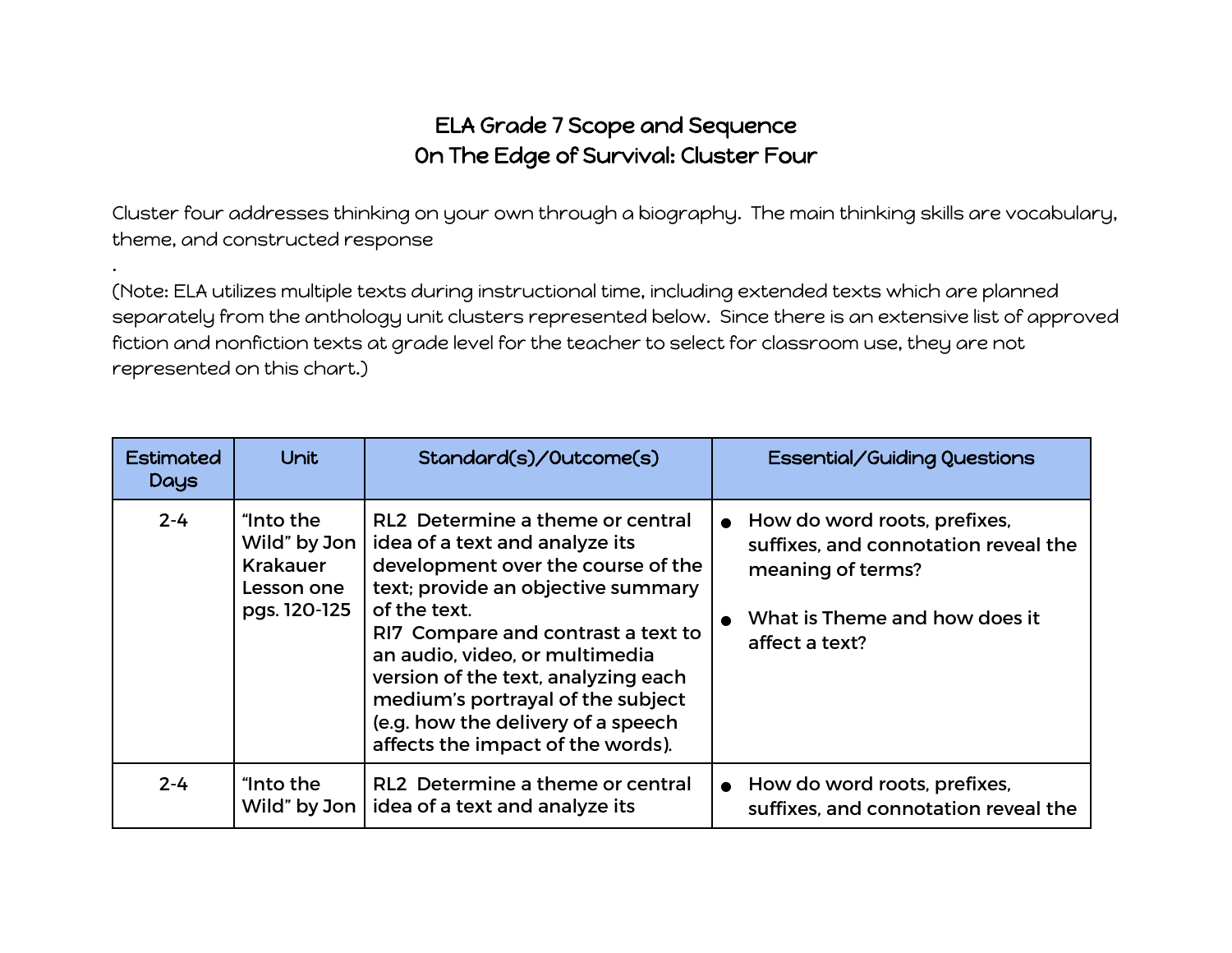|         | <b>Krakauer</b><br>Lesson two<br>pgs. 125-130                                   | development over the course of the<br>text; provide an objective summary<br>of the text.<br>RI7 Compare and contrast a text to<br>an audio, video, or multimedia<br>version of the text, analyzing each<br>medium's portrayal of the subject<br>(e.g. how the delivery of a speech<br>affects the impact of the words).                                                                       | meaning of terms?<br>What is Theme and how does it<br>affect a text?                                                                                                                                   |
|---------|---------------------------------------------------------------------------------|-----------------------------------------------------------------------------------------------------------------------------------------------------------------------------------------------------------------------------------------------------------------------------------------------------------------------------------------------------------------------------------------------|--------------------------------------------------------------------------------------------------------------------------------------------------------------------------------------------------------|
| $2 - 4$ | "Into the<br>Wild" by Jon<br><b>Krakauer</b><br>Lesson<br>three<br>pgs. 131-135 | RL2 Determine a theme or central<br>idea of a text and analyze its<br>development over the course of the<br>text; provide an objective summary<br>of the text.<br>RI7 Compare and contrast a text to<br>an audio, video, or multimedia<br>version of the text, analyzing each<br>medium's portrayal of the subject<br>(e.g. how the delivery of a speech<br>affects the impact of the words). | How do word roots, prefixes,<br>suffixes, and connotation reveal the<br>meaning of terms?<br>What is Theme and how does it<br>affect a text?                                                           |
| $2 - 4$ | "Into the<br>Wild" by Jon<br><b>Krakauer</b><br>Lesson four<br>pgs. 136-142     | RL2 Determine a theme or central<br>idea of a text and analyze its<br>development over the course of the<br>text; provide an objective summary<br>of the text.<br>RI7 Compare and contrast a text to<br>an audio, video, or multimedia<br>version of the text, analyzing each<br>medium's portrayal of the subject<br>(e.g. how the delivery of a speech                                      | How do word roots, prefixes,<br>suffixes, and connotation reveal the<br>meaning of terms?<br>What is Theme and how does it<br>affect a text?<br>How do I compose an effective<br>constructed response? |